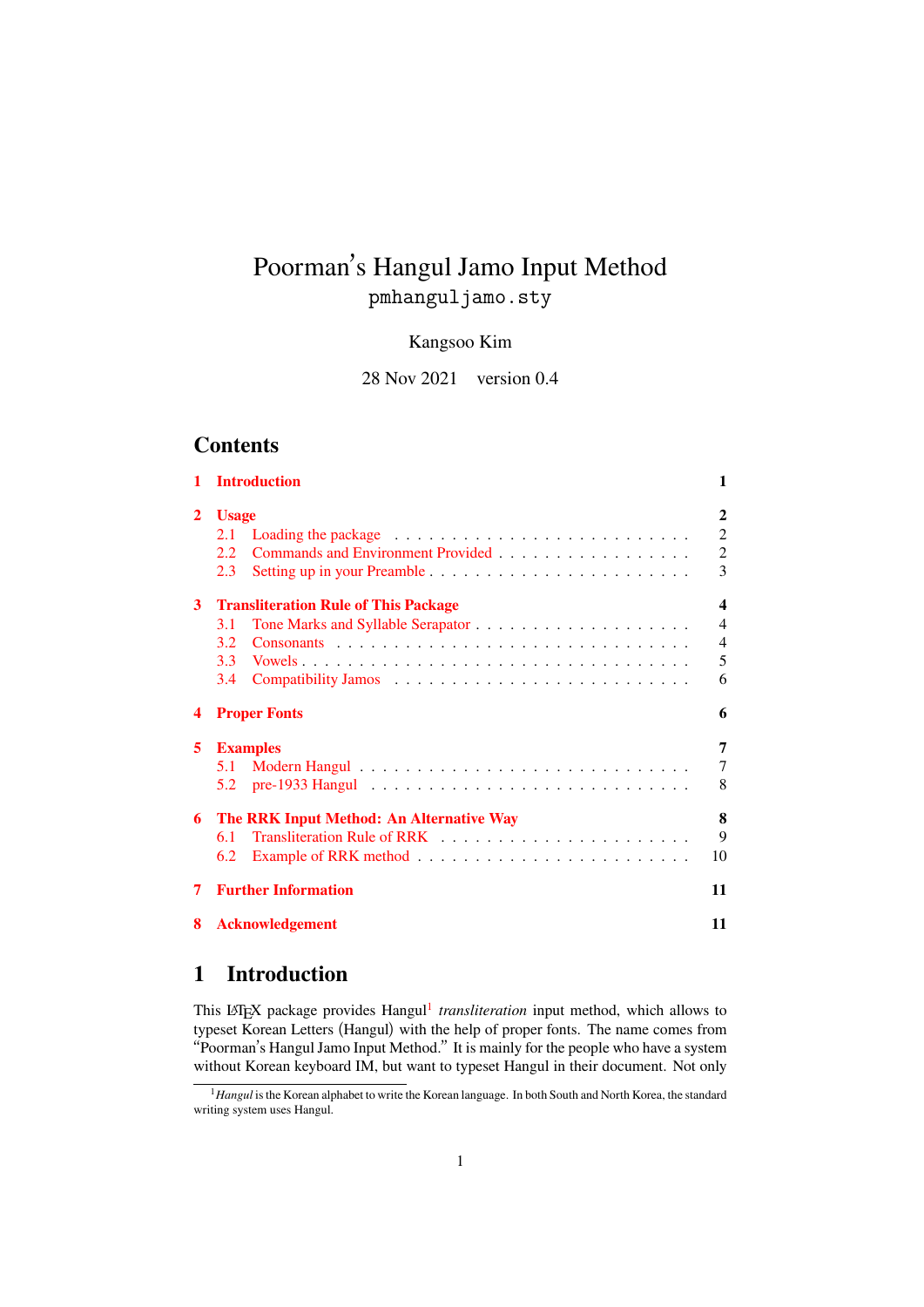modern Hangul, but so-colled "Old Hangul" characters that uses the lost letters such as 'Arae-A'( `), 'Yet Ieung'(o ) or 'Pan-Sios'( $\triangle$ ) etc. can also be typeset.

XIATEX or LuaLTEX is required. The legacy pdfTEX is not supported. The Korean Language supporting packages such as xetexko and luatexko (in the ko.TEX bundle) or polyglossia package with Korean support are recommended, but without them typesetting Hangul is of no problem with this package pmhanguljamo.

## **2 Usage**

#### **2.1 Loading the package**

<span id="page-1-0"></span>Put the following line in your preamble:

```
\usepackage{pmhanguljamo}
```
The option [RRK] or [rrk] can be given, in which case the *Standard Korean Romanization Transliteration* input method is activated. In section 6, we will explain about it. Without option, the default input method of this package is used, that is explained in sections  $3-5$ . You are to specify just one of them. Using both methods in one document is not allowed.

#### **2.2 [Co](#page-3-0)[m](#page-6-0)mands and Environment Provided**

The main command to typeset Hangul is \jamoword.

```
Input: \jamoword{myec dan/e/ga or su iss/svb/ni/da/.}
Result: 몇 단어가 올 수 있습니다.
```
The argument of the command consists of roman alphabets and a few marks that represent the transliteration of Hangul Jamo. The transliteration rule will be explained in the section  $3$  (page 4).

And an environment named *jamotext* is provided. In the environment, multiple paragraphs can be located. So, it is suitable to typeset longer text stuffs. For example,

```
\begin{jamotext}
jug/nvn nar/gga/ji ha/nvr/vr u/re/re \\
han jem bu/ggv/rem ebs/gi/rvr
```

```
ip/sai/ei i/nvn ba/ram/ei/do \\
na/nvn goi/ro/ue/haiss/da/.
\end{jamotext}
```
The result:

```
죽는 날까지 하늘을 우러러
한 점 부끄럼 없기를
잎새에 이는 바람에도
나는 괴로워했다.
```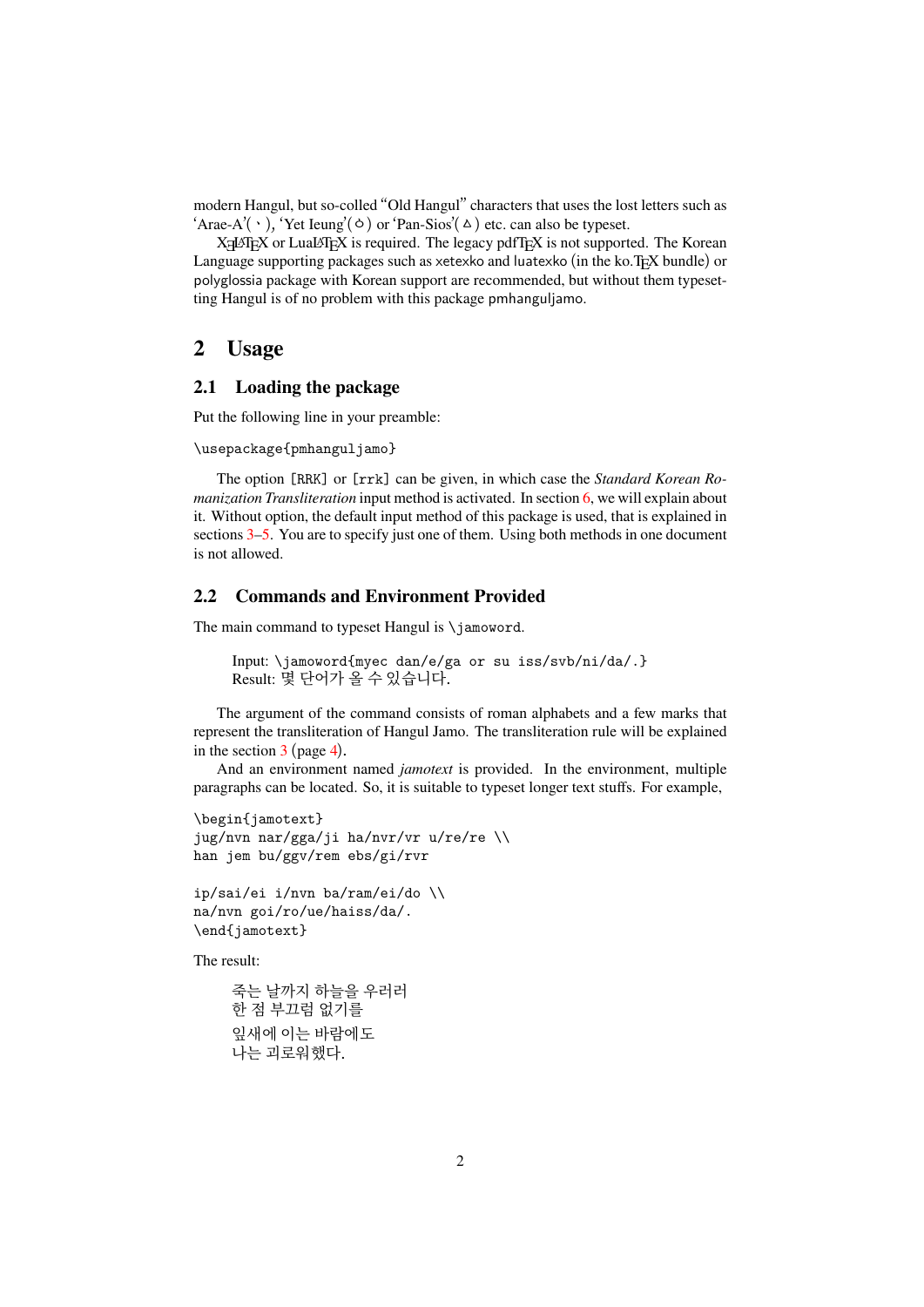### **2.3 Setting up in your Preamble**

Without any other packages, you can type Hangul. Be sure that proper fonts should be declared for Hangul, utilizing fontspec.

```
\documentclass{article}
\usepackage{fontspec}
\usepackage{pmhanguljamo}
```

```
\begin{document}
\fontspec[Script=Hangul]{UnBatang.ttf}
\jamoword{an/nyex/ha/sei/yo}
\end{document}
```
UnBatang.ttf is a font shipped in unfonts-core package of TEX Live. Not all Korean fonts can be available to typeset so-called 'Old Hangul', because they happen to lack the feature of composing Korean syllables from conjoining Jamo codes. Fortunately, we have a few more fonts besides UnBatang that are *proper* and freely available, which are listed in the section 4. In TEX Live distribution, UnBatang is the only *proper* one.

The polyglossia package provides Korean language support. This package pmhanguljamo can be used with it. The following is an example.

```
\documentclass{article}
\usepackage{polyglossia}
\setmainlanguage{english}
\setotherlanguage{korean}
\newfontfamily\hangulfont{UnBatang.ttf}[Script=Hangul]
\usepackage{pmhanguljamo}
```

```
\begin{document}
\begin{korean}
\jamoword{han/gvr/vr si/hem/hab/ni/da/.}
\end{korean}
\end{document}
```
Or the ko.TEX package bundle can be used together.

```
\documentclass{article}
\usepackage{kotex}
\usepackage{pmhanguljamo}
\setmainhangulfont{UnBatang.ttf}[Script=Hangul]
```

```
\begin{document}
\jamoword{na/ras/mar/ss@/mi}
\end{document}
```
In any case, the option [Script=Hangul] should be given to the font settings for Hangul. For more information, see section 4.

The Korean writing system does not have hyphenation rules. The line breaking can occur just after almost every syllable. Therefore, without Korean language supporting packages the line breaking and justification of paragraphs will not be satisfactory.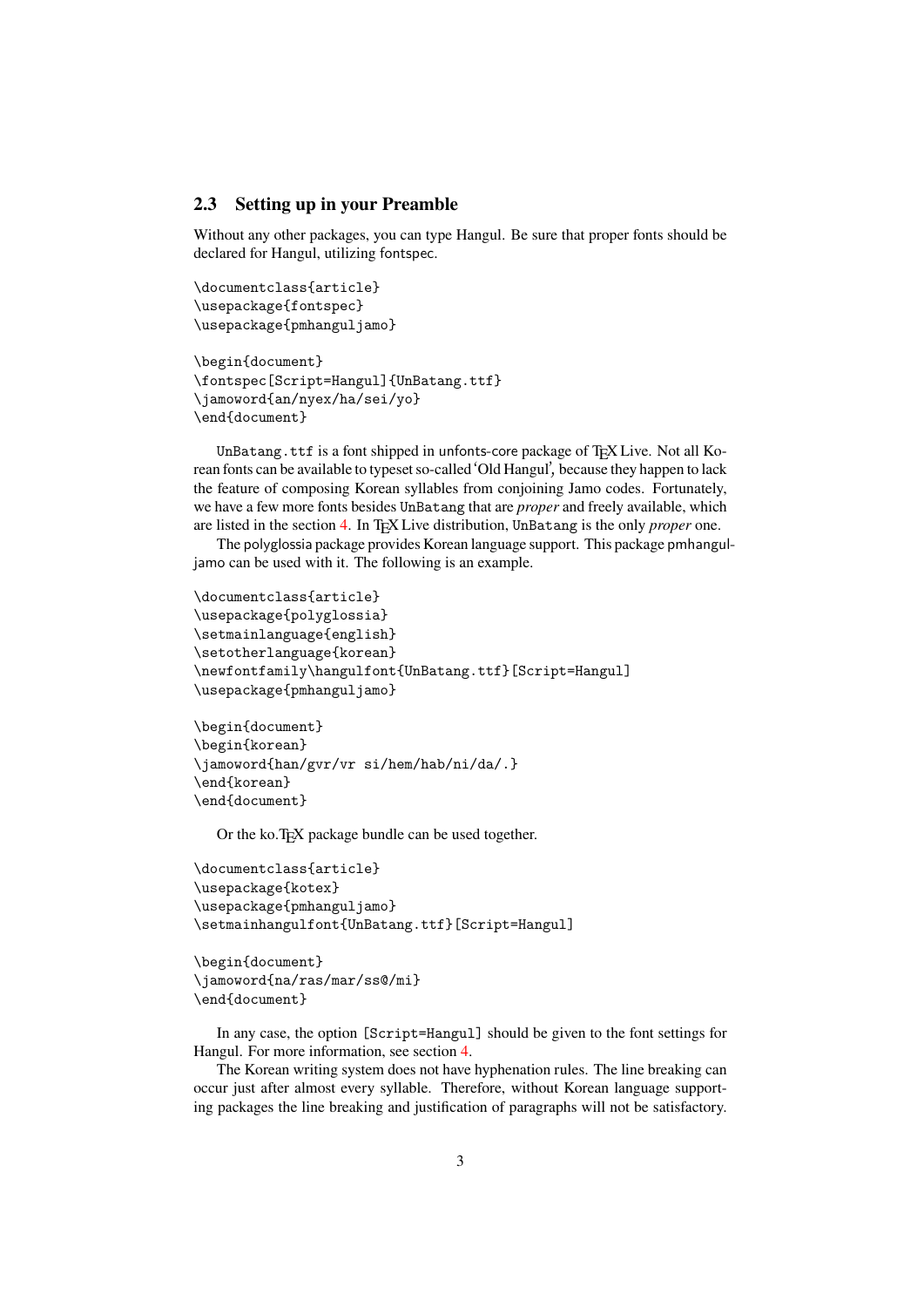However when just single or a few Hangul characters are needed, for example in the case of typesetting the author's name in Hangul, this package provides a casual way to print them out.

# **3 Transliteration Rule of This Package**

### **3.1 Tone Marks and Syllable Serapator**

<span id="page-3-0"></span>This package assumes that every Hangul syllable has *Tone Mark* which must be explicitly put at the end of it. Table 1 shows the input scheme of them.

<span id="page-3-3"></span><span id="page-3-1"></span>

| Table 1: Tone Marks |                                                                         |  |  |  |  |  |  |  |
|---------------------|-------------------------------------------------------------------------|--|--|--|--|--|--|--|
| input               | description                                                             |  |  |  |  |  |  |  |
|                     | for <i>PyeongSeong</i> , no dot                                         |  |  |  |  |  |  |  |
|                     | for <i>GeoSeong</i> , single dot on the left of a character, $[U+302E]$ |  |  |  |  |  |  |  |
|                     | for SangSeong, double dots on the left of a character, $[U+302F]$       |  |  |  |  |  |  |  |

The tone marks were used in the 15th century, but in the modern Korean they are out of use. Nevertheless the / mark in this package is also used in order to depict the completion of composing a syllable — i.e., syllable separator. So DO NOT miss it.

However, it is possible to omit '/' mark at the end of a word, i.e., just before <space>, or at the end of the argument of \jamoword. Note that before the puctuation mark period, comma, etc., omitting / is not permitted.

#### **3.2 Consonants**

<span id="page-3-2"></span>Table 2 shows the transliteration rule for the consonants which are used in the leading and trailing position of a syllable.

| Table 2: Consonants |   |    |   |   |   |   |  |  |  |  |  |
|---------------------|---|----|---|---|---|---|--|--|--|--|--|
|                     | g |    |   | 匸 |   | 근 |  |  |  |  |  |
|                     | m |    | h |   | S | Ω |  |  |  |  |  |
| ス                   |   |    | C |   | k | Е |  |  |  |  |  |
| ㅍ                   | Ŋ | ਠੋ |   |   | n |   |  |  |  |  |  |
| ಸ                   |   |    | w |   |   |   |  |  |  |  |  |

- 1. The corresponding letters "g, n, d, m, b, s, j, k, t, p, h" are the same as Korean Romanization Method (RRK).<sup>2</sup>
- 2. The letter for  $\dot{\equiv}$  is allocated to r not 1. The latter is reserved for another purpose, cf. item 7.
- 3. The letter 'c' is for ' $\overline{z}$ '. In the [R](#page-3-4)RK, it is 'ch' there.
- 4. The letter for ' $\circ$ ' is x, which is a bit strange, but commonly accepted 'ng' was not to b[e c](#page-4-1)hosen. It is reserved for another consonant  $\begin{pmatrix} 8 \\ 1 \end{pmatrix}$

<span id="page-3-4"></span><sup>2</sup>The *Revised Romanization of Korean* 1995:2000 is the official Korean language romanization system in South Korea.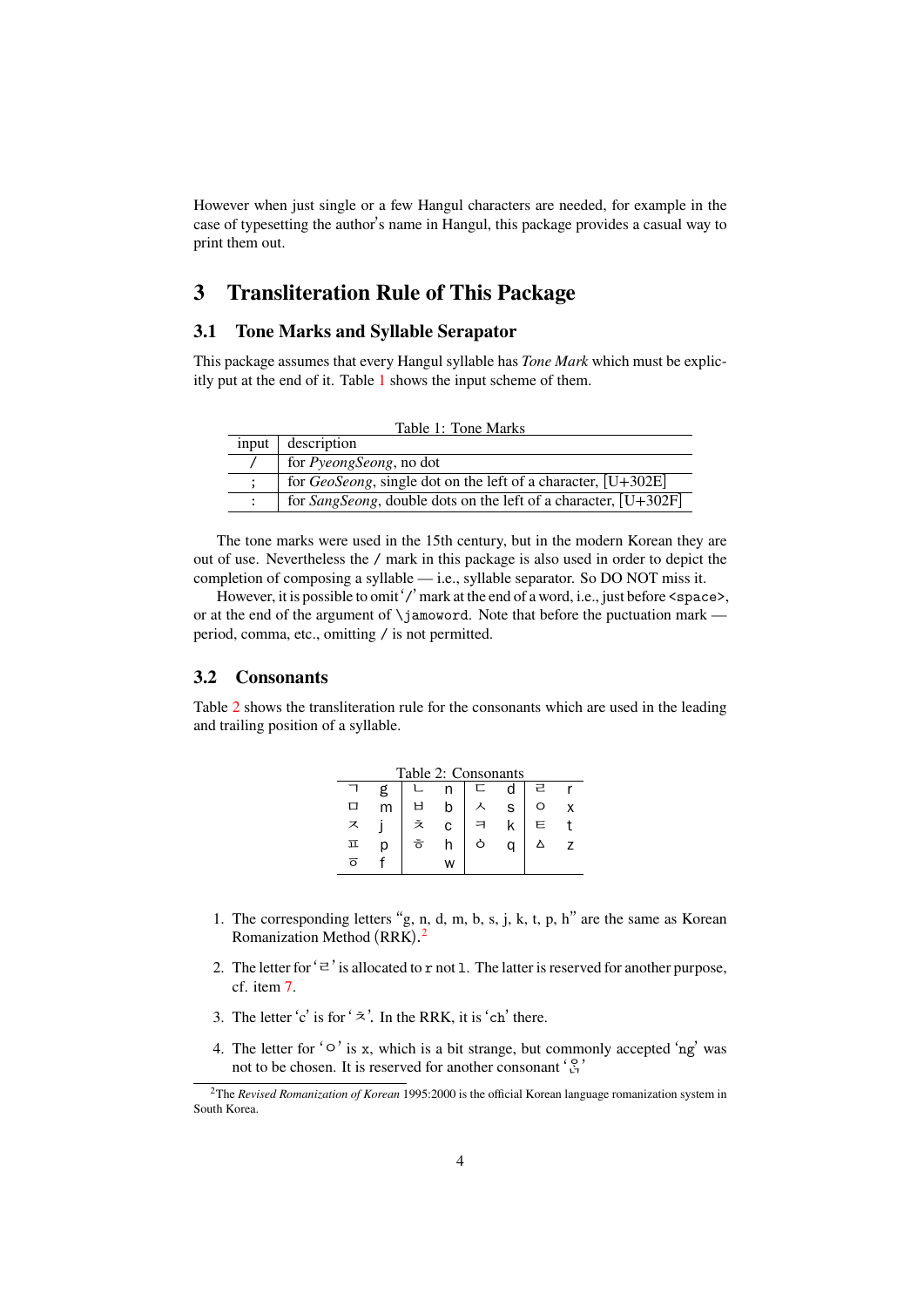- 5. The letters 'q, z, f' are more freely selected. These letters are the lost ones in Modern Korean.
- 6. The letter 'w' is chosen to present *Choseong Filler*.
- 7. The letters 'l' and 'lr' are prepared for very rare case. In the 15th century Korean, ' $\lambda$ ' and ' $\lambda$ ' were distinguishable. 'sl' is chosen for the SIOS with left branch being longer, and 'slr' means right branch longer. The same is the case 'ssl', 'sslr', 'jl', 'jlr' etc.
- <span id="page-4-1"></span>8. The 'light labial consonants',  $\forall$ ,  $\exists$  in the Old Hangul can be input as 'bx, px, bbx, mx'.
- 9. In the Modern Korean, only 'gg, dd, bb, ss, jj' are additionally permitted in the leading consonant position, But in the Old Hangul this limitation was not applied. So *Choseong* can have multiple consonants, e.g., 'bsg', 'bsd', 'ss', 'sd' etc.
- 10. The leading 'zero consonant' can be omitted. So if a syllable begins with vowel, then the leading 'ᄋ' will appear. You can write the leading 'x' of a syllable or not. For example, '\jamoword{xax}' and '\jamoword{ax}' will generate the same result '앙'.

#### **3.3 Vowels**

Table 3 shows the transliteration rule for vowels.

<span id="page-4-2"></span><span id="page-4-0"></span>

| Table 3: Vowels |          |   |          |   |        |   |          |                 |        |  |
|-----------------|----------|---|----------|---|--------|---|----------|-----------------|--------|--|
|                 | a        |   | e        |   |        |   | u        |                 |        |  |
|                 |          | ٠ | @        |   |        |   |          |                 |        |  |
|                 | ya       |   | ve       | ᅭ | ٧O     | π | vu       | $\cdot$ $\cdot$ | @@     |  |
|                 | ay, ai   |   | ey, ei   |   | oy, oi | ᆔ | uy, ui   |                 | vy, vi |  |
| Ħ               | yay, yai | 非 | yey, yei | ᆈ | voi    | ᆔ | yui      |                 | @i     |  |
|                 | oa       |   | oay, oai | ᅯ | ue     | ᆒ | uey, uei |                 | $\ast$ |  |

- 1. The rule for vowels may look a bit unfamiliar. But it is simple and easily rememberable.
- 2. The letter 'v' is never considered to be a vowel. But this package determined it to stand for the vowel 'ᅳ'. In fact, the roman alphabets fall short of the vowels. This allocation is arbitrary.
- 3. The lost 'Arae-A' is allocated to ' $\mathcal{Q}'$ ', and the rare 'Double Arae-A' to ' $\mathcal{Q} \mathcal{Q}'$ ', which are forgotten vowels in Modern Korean.
- 4. The *Jungseong Filler*([U+1160]) can be input with \*. For example, \jamoword{h\*n} renders  $\overline{z}$ .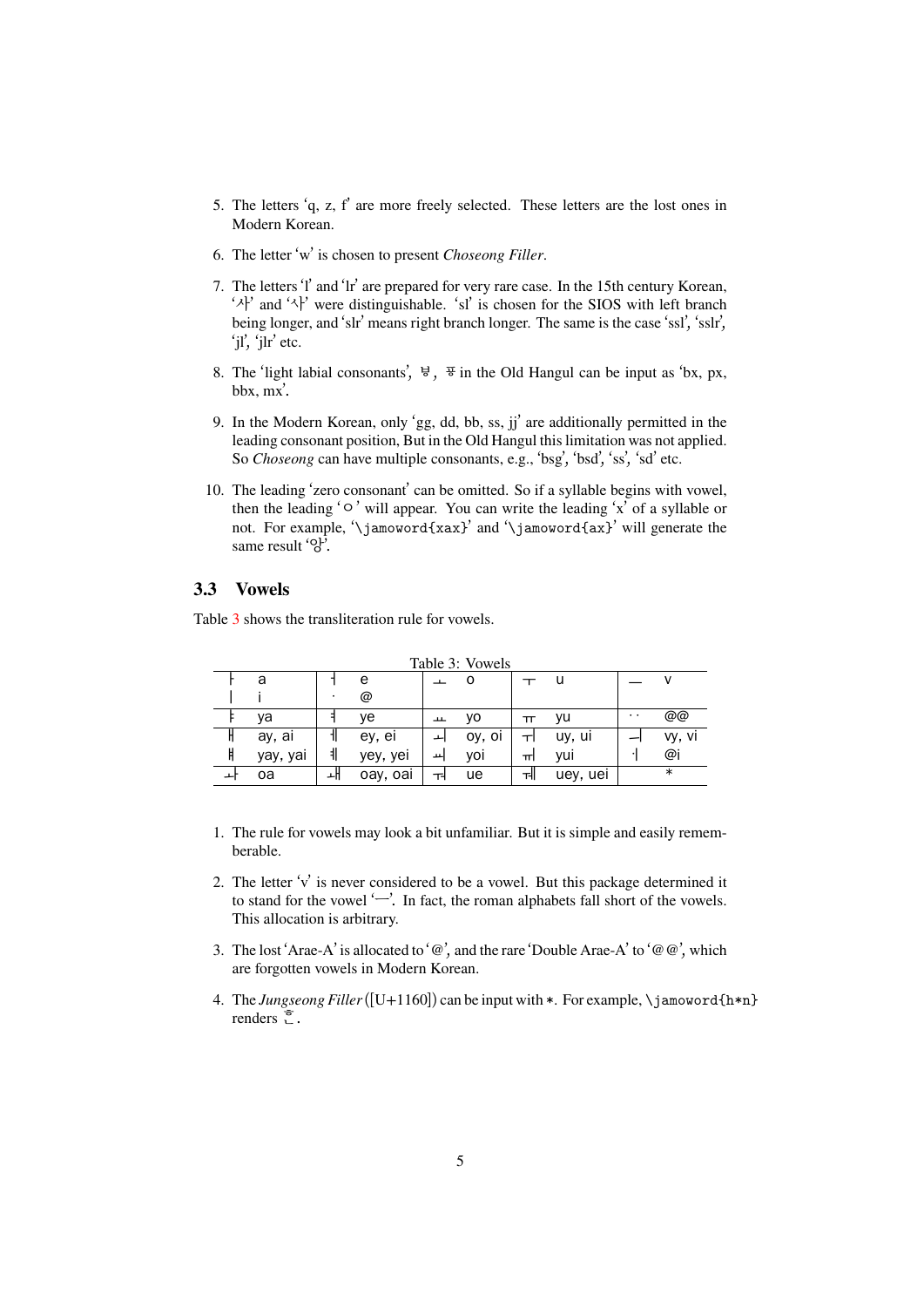#### **3.4 Compatibility Jamos**

The compatibility Jamo block in Unicode contains several Hangul Jamo characters, which cannot be used to compose Hangul syllables, and are considered independent Jamo characters respectively.

<span id="page-5-0"></span>To input the compatibility Jamos in the arguments of \jamoword or jamotext, you are to type them in their capital letters (upper cases). And every compatibility Jamo has to be separated with syllable separator — /. Because the @ character has no upper case, write W instead of @ to display compatibility 'Arae-A'.

Here is an example:

```
\jamoword{W/nvn a/rai/a/ra/go bu/rv/go A/oa
   bi/svs/ha/gei irg/nvn/da}
ㆍ는 아래아라고 부르고 ᅡ와 비슷하게 읽는다
```
# **4 Proper Fonts**

<span id="page-5-1"></span>In order to typeset Hangul characters successfully with the input method of this package, the help of the *proper* font is crucial. What we call *proper* font is the font that has the Opentype feature of 'Script Hangul', that is, the feature of conjoining jamo characters. A Truetype font may have this Opentype feature. Otherwise, it is regarded as an *improper* font.

Not so many fonts are *proper*. The fonts or font families listed in the following lines are what we know *proper*. They can be downloaded from the url and used freely. And note that UnBatang is already installed in your T<sub>E</sub>X Live installation.

**Hamchorom LVT** Hamchorom fonts by Hancom Inc., and their variants with GSUB tables by KTS (the Korean TEX Society). https://github.com/dohyunkim/ hcr-lvt

**KoPub World** free fonts by Korea Publisher Society. http://www.kopus.org/biz-electronic-font2/

**Malg[un Gothic](https://github.com/dohyunkim/hcr-lvt)** One of Windows 10 system fo[nt.](https://github.com/dohyunkim/hcr-lvt)

- **Nanum Yet Hangul** Two font families from Naver. Nanum Myeongjo Yet Hangeul and Nanum Barun Gothic Yet Hangeul. https:[//hangeul.naver.com/2014/](http://www.kopus.org/biz-electronic-font2/) archaicword
- **Noto CJK or Source Han** Google's Noto CJK fonts. Or Adobe's Source Han fonts. https://www.google.com/get/no[to/help/cjk/](https://hangeul.naver.com/2014/archaicword)

**Un Batang** [UnBatan](https://hangeul.naver.com/2014/archaicword)g.ttf. on CTAN. https://ctan.org/pkg/unfonts-core

To use one of these fonts, do not forget to provide the [Script=Hangul] option.<sup>3</sup> For e[xample, you can specify Hamchorom Batang LVT font](https://www.google.com/get/noto/help/cjk/) as:

\newfontfamily\pmjamofont{HCR B[atang LVT}\[Script=Hangul\]](https://ctan.org/pkg/unfonts-core)

<sup>3</sup> the option should be

or

<sup>[</sup>Script=Hangul,Renderer=Harfbuzz]

<sup>[</sup>Script=Hangul,Renderer=OpenType],

when the document is processed with LuaLATEX.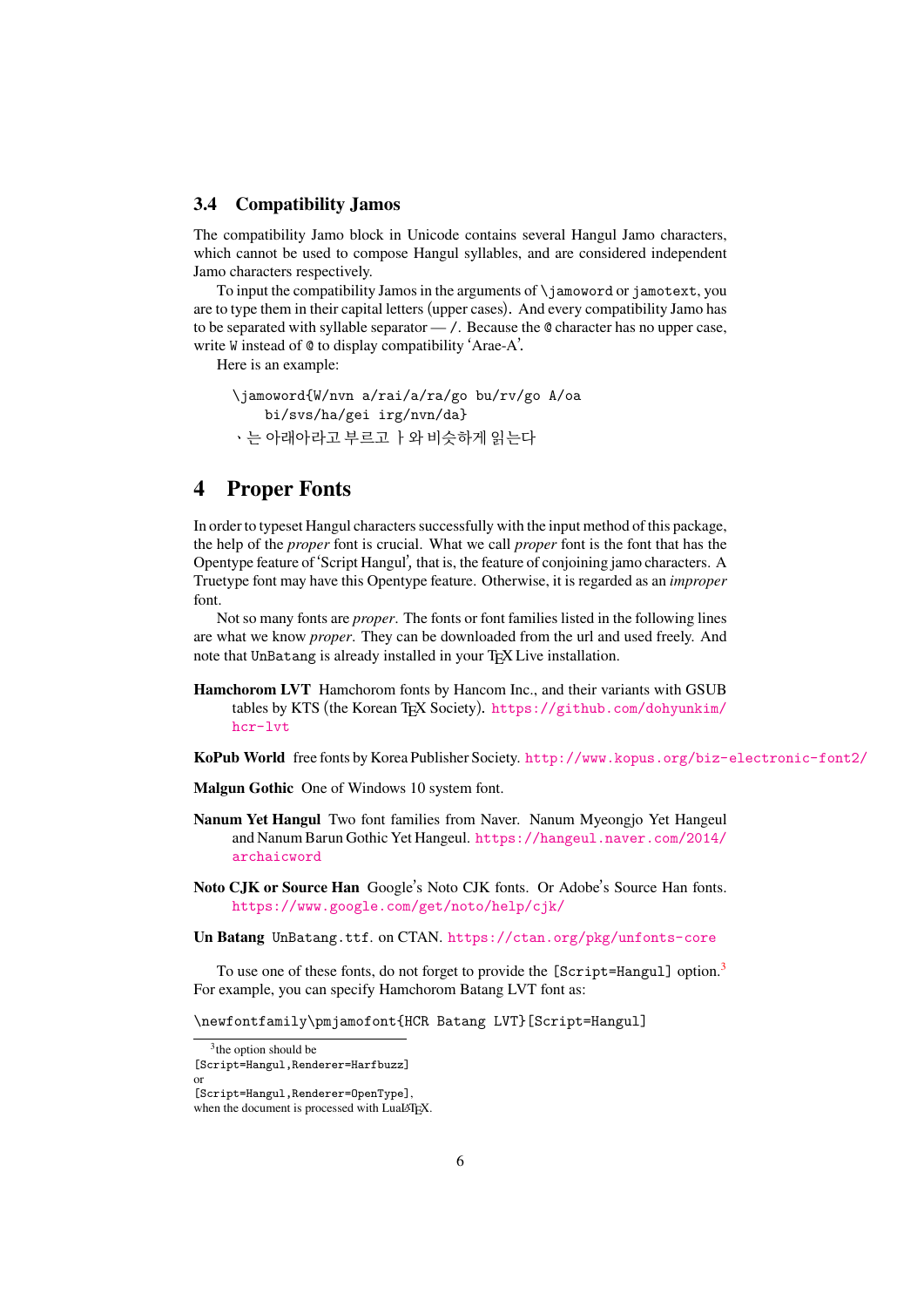and then issue \pmjamofont command in the scope of Hangul to be typeset. It is recommended that the *proper* font should be used consistently.

In case the font you take is not *proper*, you are to meet the warning message at the console and log file,

```
Package fontspec Warning: (fontspec)
Font "batang" does not contain requested Script "Hangul".
```
However, when X<sub>H</sub>AT<sub>E</sub>X is concerned, it is known that the *Modern* Korean Characters (*Hangul Precomposed Syllables* in the Unicode block [U+AC00] – [U+D7A3]) can be rendered with this kind of font, in spite of the warning message.

# <span id="page-6-0"></span>**5 Examples**

Now, we will show a few practical examples, where the *korean* environment of polyglossia package is used. The preamble is like this:

```
\usepackage{pmhanguljamo}
\usepackage{polyglossia}
\setotherlanguage{korean}
\newfontfamily\hangulfont{UnBatang.ttf}[Script=Hangul]
```
### <span id="page-6-1"></span>**5.1 Modern Hangul**

```
\begin{verse}
\begin{korean}
\begin{jamotext}
na bo/gi/ga yeg/gye/ue \\
ga/sir ddai/ei/nvn \\
mar ebs/i go/i bo/nai dv/ri/u/ri/da/.
```

```
yex/byen/ei yag/san \\
jin/dar/rai ggoc \\
a/rvm dda/da ga/sir gir/ei bbu/ri/u/ri/da/.
```

```
ga/si/nvn ger/vm ger/vm \\
noh/in gv ggoc/vr \\
sa/bbun/hi jv/rye/barb/go ga/si/ob/so/se
```

```
na bo/gi/ga yeg/gye/ue \\
ga/sir ddai/ei/nvn \\
jug/e/do a/ni nun/mur hvr/ri/u/ri/da/.
\end{jamotext}
\end{korean}
\end{verse}
```

```
나 보기가 역겨워
가실 때에는
말 없이 고이 보내 드리우리다.
영변에 약산
```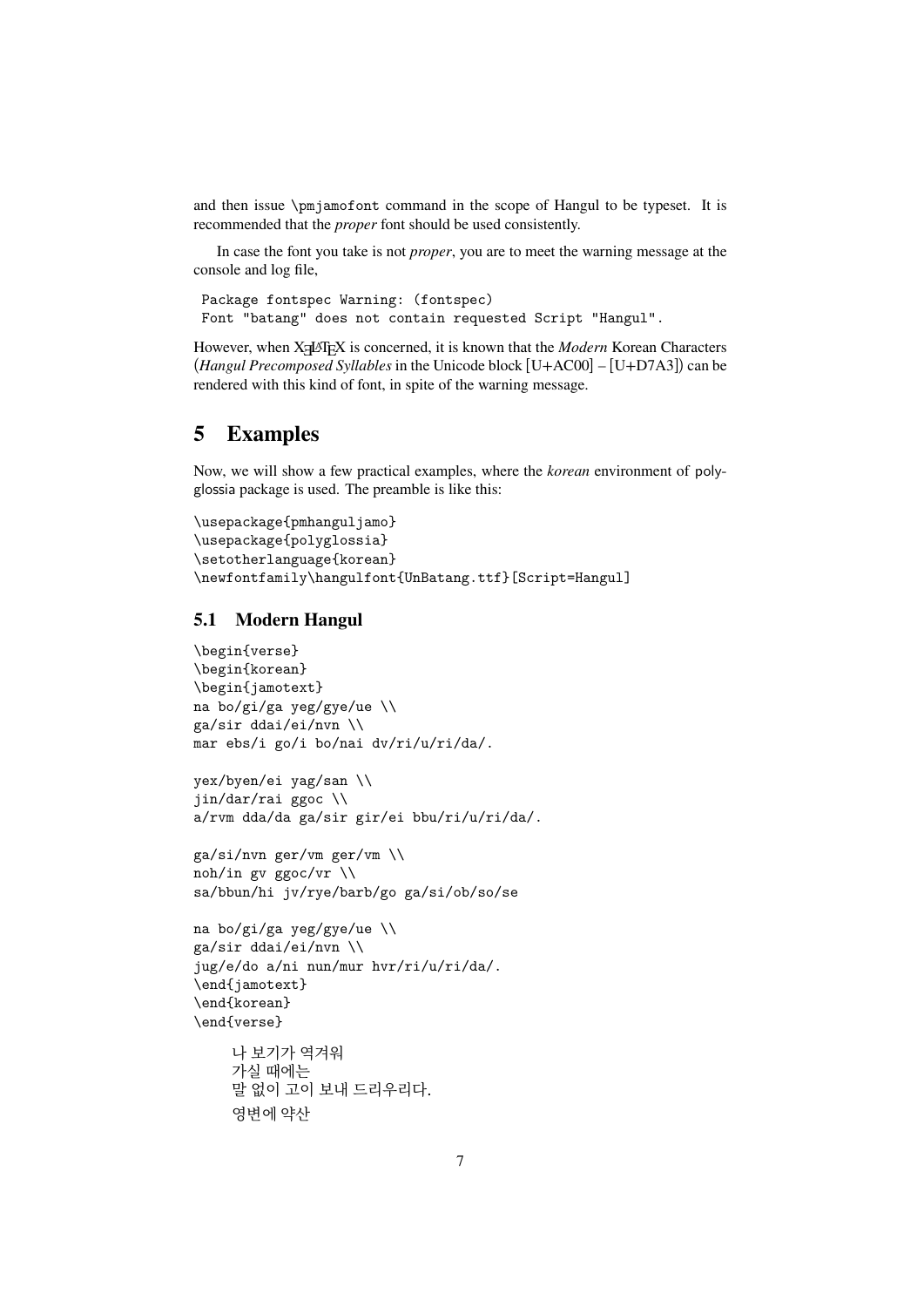```
진달래 꽃
아름 따다 가실 길에 뿌리우리다.
가시는 걸음 걸음
놓인 그 꽃을
사뿐히 즈려밟고 가시옵소서
나 보기가 역겨워
가실 때에는
죽어도 아니 눈물 흘리우리다.
```
### <span id="page-7-0"></span>**5.2 pre-1933 Hangul**

A 15th century text with tone marks (*BangJeom*).

```
\begin{korean}
\begin{jamotext}
na/ras;mar:ss@/mi;
中dyuq/國guig;ei; dar/a;
文mun/字jj@x;oa;ro; se/rv/ s@/m@s/di; a/ni;h@r/ss@i;
i;ren jyen/c@;ro; e/rin; 百b@ig;姓syeq;i;
ni/rv/go;jye; horf; bai; i/sye;do;
m@/c@m;nai: jei bdv;dvr; si/re; pye/di; mod:h@rf no;mi; ha/ni;ra;
\end{jamotext}
\end{korean}
```
나·랏·말쏘·미 中듕國·귁·에 달·아 文문字·쫑·와·로 서르 스뭇·디 아·니홀 ·씨 ·이런 젼·초·로 어·린 百·빅姓·셩·이 니르·고·져 ·홇 ·배 이·셔·도 모·춤 :내 제 ·쁘·들 시·러 펴·디 :몯홇 ·노·미 하·니라

And another example of 17th century, from 두시언해, *Selected Translations of Du Fu*'*s Poems*, without tone marks.

```
\begin{verse}
\begin{korean}
\begin{jamotext}
g@/r@/mi p@/r@/ni sai de/ug h@i/o/,\\
moy/hi pe/re/h@/ni gos/ bi/ci bvr bvd/n@n d@s/do/da/.\\
ors bo/mi bon/d@in sdo di/na/ga/n@/ni \\
e/nv na/ri i do/ra/gar h@i/o/.
\end{jamotext}
\end{korean}
\end{verse}
    고 로미 푸 로 니 새 더욱 히오.
    뫼히 퍼러호니 곳 비치 블 븓 눈 돗도다.
    옰 보미 본된 또 디나가  니
    어느 나리 이 도라갈 히오.
```
# <span id="page-7-1"></span>**6 The RRK Input Method: An Alternative Way**

In chapter 3 section 8 of *Revised Romanization of Korean* (2000), the 'transliteration method' of Hangul romanization is declared. It is exceptionally permitted when it is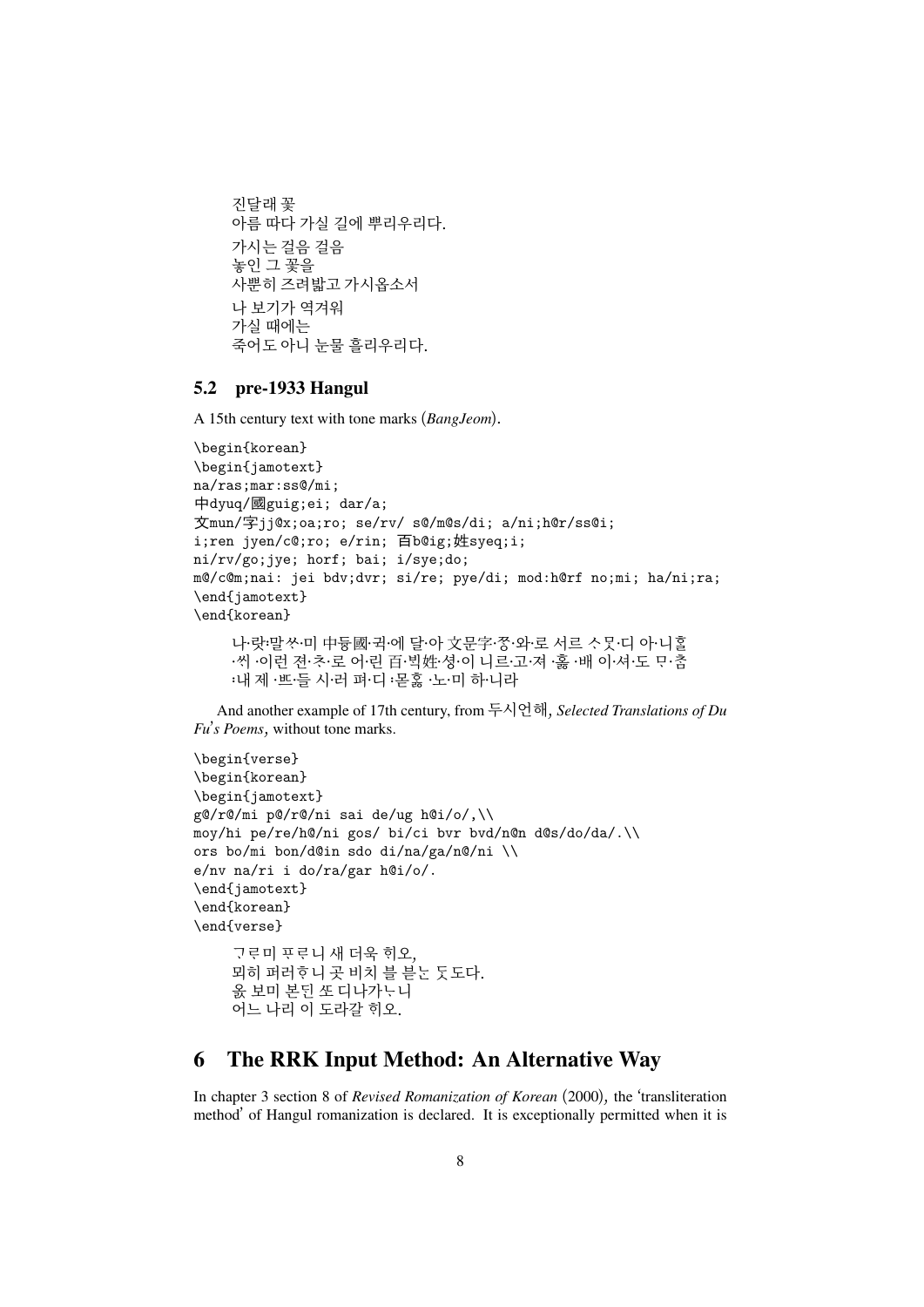required to restore the original Hangul writings, while standard is the phonetic transcription one. So we can make use of the former as an input method.

If the package option [RRK] or [rrk] is given, the RRK method is activated. In this case, only 'Modern Hangul' can be available.

### **6.1 Transliteration Rule of RRK**

<span id="page-8-0"></span>Table 4 and 5 show the RRK transliteration rule.

| Table 4: RRK Consonants |    |   |    |          |    |   |   |   |    |   |    |  |
|-------------------------|----|---|----|----------|----|---|---|---|----|---|----|--|
|                         |    |   | kk | ㅋ        |    |   | d | 叿 |    | E |    |  |
|                         | b  | ᄈ | pp | 立        | p  | ス |   | 双 | jj | ぇ | cn |  |
|                         | S. | 从 | SS | <u>ੌ</u> |    |   |   |   |    |   |    |  |
|                         |    |   | m  |          | ng | 근 |   |   |    |   |    |  |

 $T_1$   $T_2$   $T_3$   $T_4$   $T_5$   $T_6$   $T_7$ 

<span id="page-8-1"></span>Table 5: RRK Vowels

| $14010$ $0.1111$ $0.0010$ |    |  |     |  |    |  |    |  |     |  |    |
|---------------------------|----|--|-----|--|----|--|----|--|-----|--|----|
|                           | d  |  | eo  |  |    |  |    |  | eu  |  |    |
|                           | aе |  |     |  | oе |  | Wİ |  |     |  |    |
|                           | va |  | уео |  | ٧O |  | vu |  | vae |  | ve |
|                           | wa |  | wae |  | wo |  | we |  |     |  |    |
|                           |    |  |     |  |    |  |    |  |     |  |    |

1. When the leading consonant 'o' is placed at the head of a word, it can be ommitted. Otherwise the hyphen character  $(-)$  should be put. For example, \jamoword{annyeonghase-yo} 안녕하세요

\jamoword{jung-ang jungang} 중앙 준강

\jamoword{ha-yeossseubnida} 하였습니다

- 2. The hyphen character can be used to forcibly separate syllables. And the special character / is taken as another syllable separator. They are exchangeable. \jamoword{haeb/ssal haeb-ssal} 햅쌀 햅쌀
- 3. The six pucntuation marks, . , ! ? ; : can be located in the Hangul scope. The others are not allowed.

\jamoword{a! malg-eun haneul, si-wonhan baram.} 아! 맑은 하늘, 시원한 바람.

The LATEX quotes,  $\cdot$ ,  $\cdot$ ,  $\cdot$  and  $\cdot$  cannot be used within Hangul input scope. They should be located outside. However you can use unicode quotes, " and ", which can be input with syllable separator. For example,

\jamoword{"/hangeul/"/ilan hangug-eoleul jeogneun geul-ida.} "한글" 이란 한국어를 적는 글이다.

In this case, the syllable separator / cannot be replaced by hyphen character.

4. The leading consonant  $\mathcal{L}$  is written with either 1 or r, while the trailing one should be l.

\jamoword{noraereul nolaeleul} 노래를 노래를

5. We made it possible to use 'Arae-A' with the RRK method. Though it is not present in Modern Hangul writing system, typesetting 'Jeju language' or some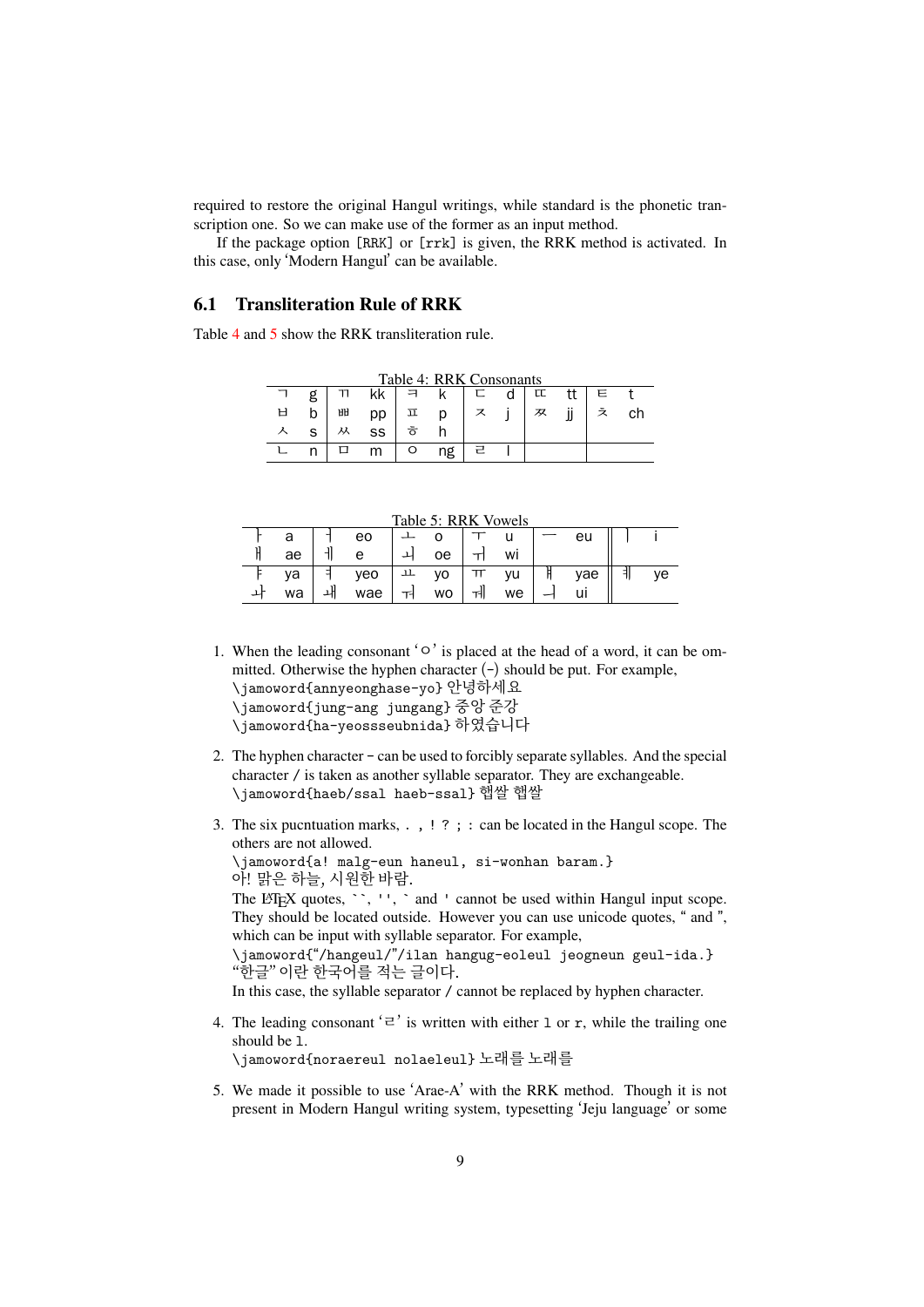pre-1933 Korean texts will be made easy with this. The 'Arae-A' is to be input as '@' character, and the 'Double Arae-A' '@@'. There is one exception. The one word with one letter that has only leading ' $@$ ', i.e.,  $Q$  should be input by 'x $@'$ . If the syllable has trailing consonants or is part of a word, just @ is good. \jamoword{h@ngeul @@nam-eun} 흔글 있남은.

#### **6.2 Example of RRK method**

The text is one of the most famous poem in Korean, 진달래꽃 *Azalea* by Kim So-wol.<sup>4</sup> In section 5.1, we showed default way of inputting the poem. The *korean* environment and font settings are the same as in section 5.

```
\begin{verse}
\begin{korean}
\begin{jamotext}
na bogiga yeoggyeo-wo \\
gasil ttae-eneun \\
mal eobs-i go-i bonae deuli-ulida.
yeongbyeon-e yagsan \\
jindallae kkoch \\
aleum ttada gasil gil-e ppuli-ulida.
gasineun geol-eum geol-eum \\
noh-in geu kkoch-eul \\
sappunhi jeulyeobalbgo gasi-obsoseo
na bogiga yeoggyeo-wo \\
gasil ttae-eneun \\
jug-eodo ani nunmul heulli-ulida.
\end{jamotext}
\end{korean}
\end{verse}
    나 보기가 역겨워
    가실 때에는
    말 없이 고이 보내 드리우리다.
    영변에 약산
    진달래 꽃
    아름 따다 가실 길에 뿌리우리다.
    가시는 걸음 걸음
    놓인 그 꽃을
    사뿐히 즈려밟고 가시옵소서
    나 보기가 역겨워
    가실 때에는
    죽어도 아니 눈물 흘리우리다.
```
<sup>4</sup>An English translation of this poem can be read in Wikipedia, https://en.wikipedia.org/wiki/ Kim\_Sowol.